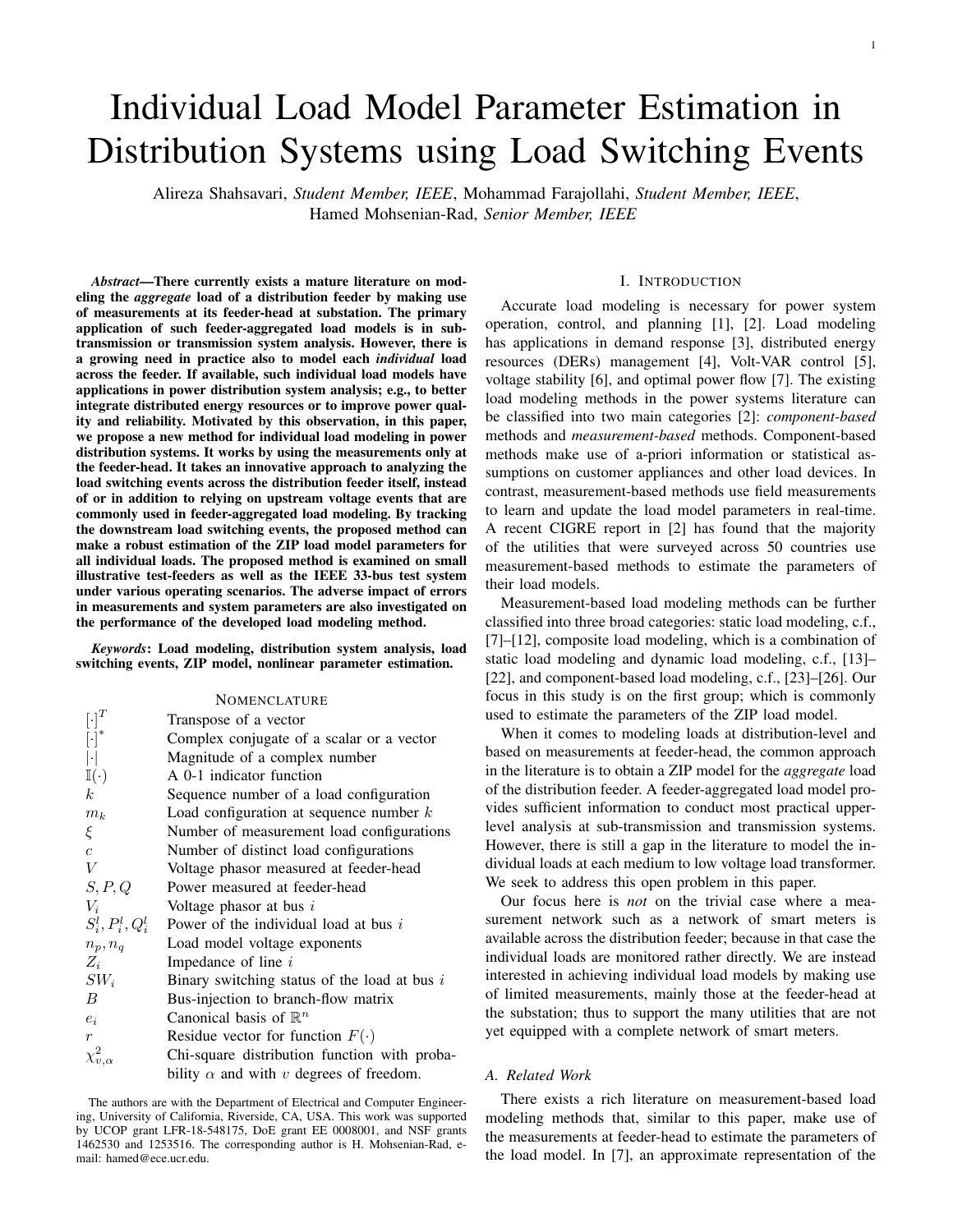ZIP model is proposed using semidefinite programming (SDP) relaxation of the optimal power flow (OPF) problem. In [8], a multi-state load model is developed for distribution system analysis. In [9], a measurement-based method is developed to estimate polynomial as well as exponential load models. In [10], [11], a measurement-based load model is developed for voltage stability analysis. In [12]–[14], a measurementbased feeder-aggregated load model is developed by using data from phasor measurements units (PMUs). In [15], a measurement-based load model is obtained using a multicurve identification technique. In [16], measurement-based load modeling is done based on sensitivity analysis. In [17], a measurement-based per-phase load model is developed under unbalanced disturbances. Also, different methods are proposed in [18]–[22] to estimate composite load model parameters, while the static terms are mostly considered as feeder-head aggregate load model.

Despite the differences in methodologies and applications, the above studies on feeder-aggregated load models make use of a fundamental but similar Circuit Theory concept to analyze the feeder-head measurements during the *voltage events* that occur at the *up-stream* of the understudy distribution feeder at the sub-transmission or transmission networks, c.f. [7]–[22].

However, there are three limitations in measurements-based methods that rely on up-stream voltage events as the main enabler for load modeling. First, major up-stream voltage events may not occur frequently; therefore, online load modeling may not be possible for several hours until one such event occurs. Second, at every occurrence of an up-stream voltage event, there is practically a different combination of the individual loads across the distribution feeder that are switched on; therefore, the measurements obtained from different upstream voltage events represent different snapshots of the understudy distribution feeder; thus, such measurements may not be directly comparable even for the purpose of modeling the aggregate feeder load. Third, the aggregate load models are often not useful to conduct distribution-level analysis, such as to study the impact of distributed energy resources or issues related to power quality across distribution feeders. An individual load model is needed in these cases.

## *B. Summary of Technical Contributions*

This paper proposes a novel method for individual load modeling in power distribution systems. The main technical contributions in this paper can be summarized as follows:

- 1) Instead of or in addition to using up-stream voltage events as the enabler for load modeling, which is commonly used in the literature such as in [7]–[12], we make use of load switching events across the distribution feeder itself. In principle, once a load is switched, the switching event changes the voltage in the rest of the loads, which causes variation in their active power and reactive power usage; thus allowing us to estimate load parameters of the rest of the individual loads.
- 2) The proposed method can estimate load modeling parameters of individual loads using measurements only



Fig. 1. An example distribution feeder: (a) the single line diagram of the feeder; (b) the total load that is measured at the feeder head.

at the feeder-head, i.e., at the distribution substation. No measurement is needed at individual loads.

- 3) We provide a theoretical foundation to determine the conditions on the extent of measurements needed to successfully achieve the individual load models.
- 4) The proposed individual load modeling can be done *sequentially* to obtain the load models for a subset of loads as more measurements become gradually available. Moreover, we proposed a variation of our method by using a forgetting factor so as to support estimating the parameters for time-varying individual loads.
- 5) By solving a non-liner least-squares problem, it is shown that the proposed methodology can be extended to utilize different types of *redundancy* in measurements in order to improve load modeling accuracy and robustness.
- 6) We develop a residue-based bad data detection and identification method to identify and drop load configuration measurements with erroneous switching status; thus to ensure the accuracy of the load models. This also helps with the cases with imperfect knowledge of line impedances, switch statuses, and other system parameters.

#### II. PROBLEM STATEMENT

Consider a distribution feeder with  $n \geq 2$  buses. For now, and for the simplicity of discussion, suppose the distribution network does not have any lateral, as shown in Fig. 1(a). The case for distribution feeders with laterals is discussed in Section IV-C. Depending on which individual loads are turned on and which individual loads are turned off, there can be a total of  $2^n - 1$  possible load configurations, excluding the no load situation. As time goes by, a variety of load configurations occur, changing the voltage and power that are measured at the feeder-head. The measuring can be done, for example, by using distribution-level phasor measurement unit (D-PMU), a.k.a., Micro-PMU, [27]–[33]. The measurements corresponding to a total of 10 load configurations are shown in Fig. 1(b), indexed as  $k = 1, \ldots, 10$ . The corresponding load configurations are denoted by  $m_1, \ldots, m_{10}$ , which take numbers between 1 to  $2^6 - 1 = 63$ ; because  $n = 6$  for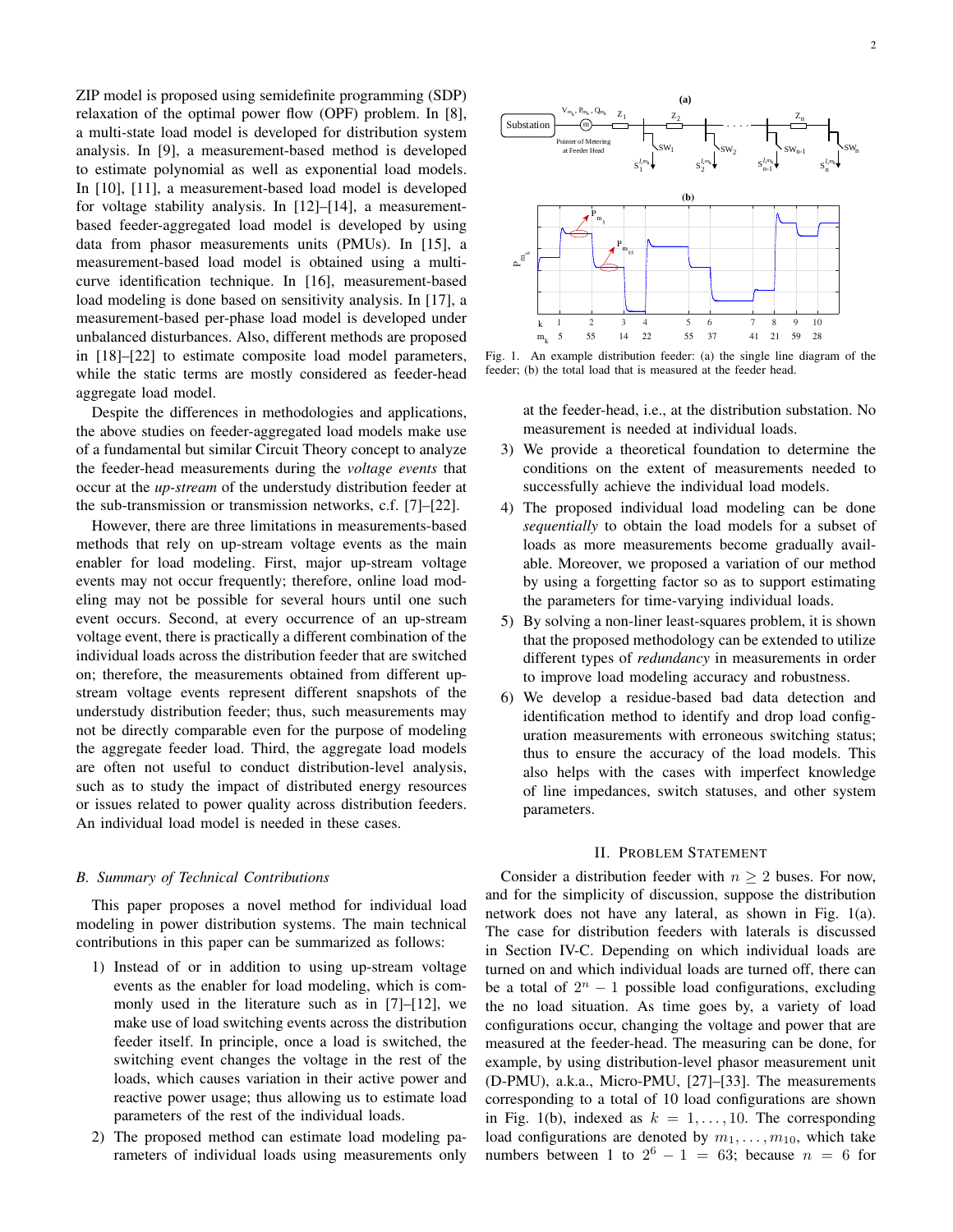the network in this example. Each individual load can be an arbitrary combination of constant impedance, constant current, and constant power load components. The complex power that is drawn by the load at bus i under load configuration  $m_k$ is denoted by  $S_i^{l,m_k}$ . In this paper, we seek to answer the following question: *Can we model each of the* n *individual loads in Fig. 1(a) by studying a sequence of measurements at the feeder-head in Fig. 1(b)*?

Of course, there exist some special cases for which the above problem is somewhat trivial. For example, if at a load configuration, there is only a single load that is turned on and all other loads are turned off, then modeling that single load is relatively easy, because what is being monitored at the feeder head is the single load itself plus the power loss on distribution lines. However, beyond such relatively trivial special cases, answering the above question can be challenging.

## III. LOAD MODELING METHOD

#### *A. The First Set of Equations: Circuit Model*

For a given  $k$ , consider the measurements that are obtained at the feeder-head during load configuration  $m_k$ . According to the law of complex power conservation, we have:

$$
S_{m_k} = \sum_{i=1}^{n} \left( S_i^{l,m_k} S W_i^{m_k} \right) + \sum_{j=1}^{n} Z_j \left| \sum_{d=j}^{n} \left( \frac{S_d^{l,m_k}}{V_d^{m_k}} \right)^* S W_d^{m_k} \right|^2, \tag{1}
$$

where the first term is the total load, and the second term is the total loss. Binary variable  $SW_i^{m_k}$  is one if the individual load i is turned on during load configuration  $m_k$ ; and zero otherwise. Note that, we could define a notation for current and replace (1) with an equation based on the Kirchhoff's Current Law (KCL). However, in this paper, we present the circuit model only in terms of complex power and voltage phasor.

Next, we write the Kirchhoff's Voltage Law (KVL) for the circuit in Fig. 1(a). Any *loop* can be used for this purpose. In fact, there are  $n(n+1)/2$  loops in this circuit that can be used to write the KVL equations. However, as proved by using Graph Theory in [34], [35], one can write only n *independent* KVL equations in this circuit. This can be achieved by writing the KVL equations for the  $n$  loops between the substation and every node  $i = 1, \dots, n$ , as shown below:

$$
V_i^{m_k} = V_{m_k} - \sum_{j=1}^i Z_j \left( \sum_{d=j}^n \left( \frac{S_d^{l, m_k}}{V_d^{m_k}} \right)^* SW_d^{m_k} \right). \tag{2}
$$

Together, the  $n+1$  independent complex nonlinear equations in (1) and (2) provide the model for the circuit. The complex power  $S_{m_k}$  and the voltage phasor  $V_{m_k}$ , which are measured at the feeder-head, as well as the lines impedances  $Z_j$  for  $j = 1, \ldots, i$ , are the *known* parameters in these equations. In contrast, the individual load complex power  $S_i^{l,m_k}$  and the individual node voltage phasor  $V_i^{m_k}$  are the *unknowns* to be determined for all  $i = 1, \ldots n$ . For any load configuration  $m_k$ , the number of unknowns can be counted as:

$$
n + \sum_{i=1}^{n} SW_i^{m_k},\tag{3}
$$

where the first term counts  $V_j^{m_k}$  for every node  $i = 1, \ldots, n;$ and the second term counts  $S_i^{l,m_k}$  for every load i that is turned on under load configuration  $m_k$ , for which  $SW_i^{m_k} = 1$ .

For every load configuration  $m_k$ , the system of non-linear equations in (1) and (2) can have a solution only if one single load is switched on, in which case the summation in the second term in (3) is one. In all other cases, the system of nonlinear equations in (1) and (2) is *under-determined*.

Suppose more load configurations occur as time goes by. This will provide new equations and also introduce new unknowns. Suppose the measurements are available for c distinct load configurations. The following upper bound always holds:

$$
c \le \min\{\xi, 2^n - 1\}.\tag{4}
$$

In Fig. 1(b), we have  $\xi = 10$  but  $c = 9$ ; because load configurations  $m_2$  and  $m_5$  are the same.

Given the measurements at the feeder-head for c distinct load configurations, the number of unknowns becomes:

Number of Unknowns = 
$$
c \times n + \sum_{k=1}^{c} \sum_{i=1}^{n} SW_i^{m_k}
$$
, (5)

and the number of independent equations increases to:

Number of Equations = 
$$
c \times (n+1)
$$
. (6)

The first term in (5) counts voltage phasor  $V_i^{m_k}$  in every node  $i = 1, \ldots, n$  and each of the c distinct load configurations  $k = 1, \ldots, c$ . The second term in (5) counts complex power  $S_i^{l,m_k}$  for every load  $i = 1, \ldots, n$  that is turned on under load configuration  $m_k$  for each of the c distinct load configurations.

The system of non-linear equations in  $(1)$  and  $(2)$  for c distinct load configurations can have a solution *only if* a single load is switched on in every load configuration  $k$ . This occurs *only if* the following inequality holds:

$$
\sum_{k=1}^{c} \sum_{i=1}^{n} SW_i^{m_k} \le c.
$$
 (7)

In that case, the total number of unknowns in (1) and (2) would be less than or equal to the total number of independent equations in (1) and (2). In all other cases, we lack sufficient independent equations. This can potentially be resolved by deriving new equations from load models, as we discuss next.

#### *B. The Second Set of Equations: Load Model*

Any load with any combination of active and reactive power consumption can be expressed in the generic form of a ZIP load [2]. Specifically, for any two distinct load configurations  $m_k$  and  $m_h$ , the complex power consumption at the individual load at bus  $i$  can be modeled as:

$$
S_i^{l,m_k} = P_i^{l,m_k} \left( \frac{|V_i^{m_k}|}{|V_i^{m_k}|} \right)^{n_{p_i}} + j Q_i^{l,m_k} \left( \frac{|V_i^{m_k}|}{|V_i^{m_k}|} \right)^{n_{q_i}}.
$$
 (8)

If  $n_p = 0, 1, 2$ , then the active power component of the load is constant power, constant current, and constant impedance, respectively. For all other values of  $n_p$ , the active power component is a combination of these three load elements. The reactive power component can be defined similarly using  $n_q$ .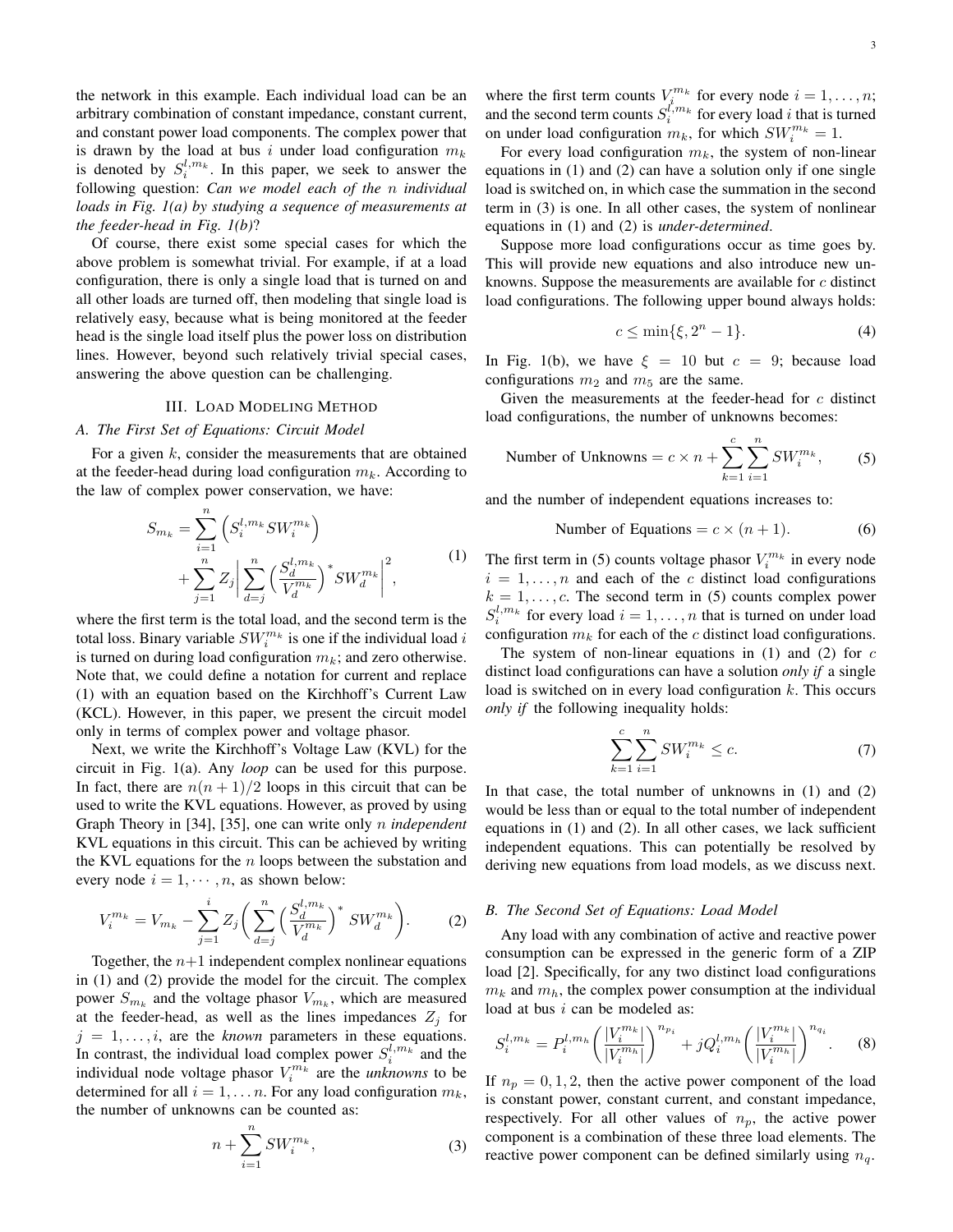Note that, for each individual load  $i$ , one can construct the load model in (8) only if there *do* exist at least two load configurations  $m_k$  and  $m_h$  in which load i is turned on. In other words, we cannot introduce the load model in (8) for individual load  $i$  unless the following inequality holds:

$$
\sum_{k=1}^{c} SW_i^{m_k} \ge 2. \tag{9}
$$

Thus, unless we state otherwise, we assume that the above condition holds for all loads  $i = 1, \ldots, n$ . The special case when (9) does *not* hold will be discussed in Section IV-B.

The load models of the form in (8) can provide additional equations that can be combined with the equations in (1) and (2) to obtain the unknowns that we identified in (5). However, the load equations in (8) also introduce new unknowns, because  $n_{p_i}$  and  $n_{q_i}$  for buses  $i = 1, \ldots, n$ , are not known. Therefore, the number of new unknowns becomes:

Number of Unknowns = 
$$
n
$$
. (10)

Here we count  $n_p + j n_q$  as one unknown complex number.

Next, we need to identify how many of the new equations in the form of (8) are *independent*; and thus useful for identifying the unknown individual loads in our system. This matter is addressed in a Theorem as presented below.

Theorem 1. *Given* c *distinct load configurations, the number of independent complex equations in the form of (8) is:*

Number of Equations 
$$
= \sum_{i=1}^{n} \sum_{k=1}^{c} SW_i^{m_k} - n.
$$
 (11)

**Proof:** For each individual load  $i$ , let us define:

$$
c_i = \sum_{k=1}^{c} SW_i^{m_k}.
$$
 (12)

One can write a load model equation of the form in (8) for *any two distinct* load configurations  $m_k$  and  $m_h$ . Therefore, the total number of load model equations of the form in (8) that we can write for each individual load  $i$  is:

$$
\begin{pmatrix} c_i \\ 2 \end{pmatrix} = \frac{1}{2} c_i \times (c_i - 1). \tag{13}
$$

However, these many equations are *not* independent; because the expression in (8) preserves *transitive relation* [36]. For instance, for a given individual load i, suppose we have  $c_i = 3$ . That is, suppose load  $i$  is turned on in three load configurations  $m_k$ ,  $m_h$ , and  $m_g$ . From (8), we have:

$$
P_i^{l,m_k} + jQ_i^{l,m_k} = P_i^{l,m_h} \left( \frac{|V_i^{m_k}|}{|V_i^{m_h}|} \right)^{n_{p_i}} jQ_i^{l,m_h} \left( \frac{|V_i^{m_k}|}{|V_i^{m_h}|} \right)^{n_{q_i}} \quad (14)
$$

$$
P_i^{l,m_k} + jQ_i^{l,m_k} = P_i^{l,m_g} \left( \frac{|V_i^{m_k}|}{|V_i^{m_g}|} \right)^{n_{p_i}} jQ_i^{l,m_g} \left( \frac{|V_i^{m_k}|}{|V_i^{m_g}|} \right)^{n_{q_i}} \quad (15)
$$

$$
P_i^{l,m_h} + jQ_i^{l,m_h} = P_i^{l,m_g} \left( \frac{|V_i^{m_h}|}{|V_i^{m_g}|} \right)^{n_p} + jQ_i^{l,m_g} \left( \frac{|V_i^{m_h}|}{|V_i^{m_g}|} \right)^{n_q} \tag{16}
$$

However, the above equations are *not* independent due to their transitive relationship. Any one of the three equations in (14)- (16) can be obtained by applying proper non-linear operators to the other two equations. For instance, we can obtain (16)

by *dividing* the real and the imaginary parts of (14) by the real and the imaginary parts of (15), respectively, as shown below:

$$
\frac{P_i^{l,m_k}}{P_i^{l,m_k}} = \frac{P_i^{l,m_h}}{P_i^{l,m_g}} \times \left[ \left( \frac{|V_i^{m_k}|}{|V_i^{m_h}|} \right)^{n_{p_i}} / \left( \frac{|V_i^{m_k}|}{|V_i^{m_g}|} \right)^{n_{p_i}} \right]
$$
\n
$$
\Rightarrow P_i^{l,m_h} = P_i^{l,m_g} \left( \frac{|V_i^{m_h}|}{|V_i^{m_g}|} \right)^{n_{p_i}} \tag{17}
$$

The calculation for the imaginary part is similar and omitted for brevity. The above transitive relationship for the system of nonlinear equations in (8) is the generalization of the concept of linear dependency in system of linear equations.

In order to obtain the largest subset of independent load equations from the total number of equations in (13), first, for each individual load  $i$ , we consider one of the load configurations as the *reference configuration*. Next, we write  $c_i - 1$  different load equations of the form in (8) based on the reference configuration together with each of the  $c_i - 1$ remaining load configurations. All such  $c_i - 1$  load configurations are, by-construction, independent. Once we repeat this procedure for all  $n$  loads, we can obtain several independent load equations, at a total number equal to the one in (11).  $\blacksquare$ 

## *C. Combining Circuit Model and Load Model*

Suppose we have collected the measurements at the feeder head under c distinct load configurations. Also, suppose we combine the Circuit Model in Section III-A and the Load Model in Section III-B. We propose Algorithm 1 to obtain the individual loads model. This algorithm can be used as long as enough load configuration measurements are available. This raises the following question: What is the smallest  $c$ , denoted by  $c_{\text{min}}$ , in order to solve the system of nonlinear equations in (6) and (11) to obtain the set of unknowns in (5) and (10)? This question is answered in a Theorem as presented below.

Theorem 2. *Suppose the inequality in (9) holds for all loads*  $i = 1, \ldots, n$ , where  $n > 2$ . The minimum number of distinct *load configurations in order to solve the system of equations in (6) and (11) to obtain the unknowns in (5) and (10) is:*

$$
c_{\min} = 2 n. \tag{18}
$$

Proof: We need the number of unknowns to be less than or equal to the number of independent equations. From (6), (11), (5), and (10), this can be expressed as the following inequality:

$$
n \times c + \sum_{i=1}^{n} \sum_{k=1}^{c} SW_i^{m_k} + n
$$
  
\n
$$
\leq c \times (n+1) + \sum_{i=1}^{n} \sum_{k=1}^{c} SW_i^{m_k} - n.
$$
\n(19)

Once we cancel out the common terms on both sides and reorder the rest of the terms, we can express the above inequality as  $c \geq 2n$ . Therefore,  $c_{\min} = 2n$ .

Recall from Section II that our goal is to model each of the *n* individual loads in Fig. 1(a) by studying the sequence of measurements in Fig. 1(b). Theorem 2 indicates how far in the sequence of measurements we must go before we can obtain the load models. From Theorem 2, any arbitrary but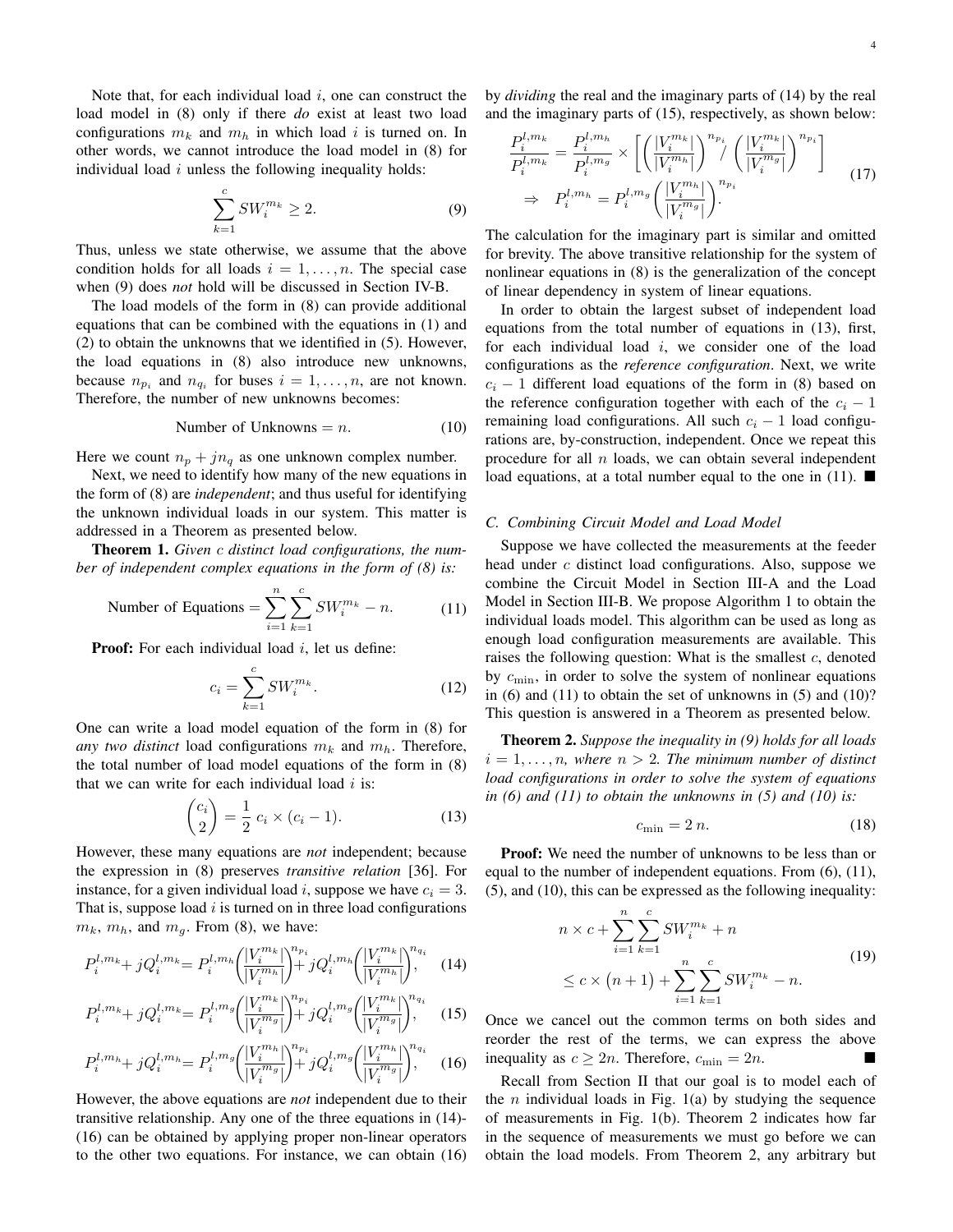| Algorithm 1 Individual Load Modeling |  |  |  |  |  |
|--------------------------------------|--|--|--|--|--|
|--------------------------------------|--|--|--|--|--|

| <b>Step 1:</b> Obtain the Circuit Model                                   |
|---------------------------------------------------------------------------|
| for each load configuration $m_k$ do                                      |
| Apply law of complex power conservation $\rightarrow$ (1)                 |
| Apply KVL between substation and every node $i \rightarrow (2)$           |
| end for                                                                   |
| <b>Step 2:</b> Obtain the Load Model                                      |
| for every node $i$ do                                                     |
| Calculate complex power consumption $\rightarrow$ (8)                     |
| end for                                                                   |
| <b>Step 3:</b> Solve the system of equations in $(1)$ , $(2)$ , and $(8)$ |
| return Solutions                                                          |

distinct  $2n$  load configurations that satisfy (9) for all n loads can be used in Algorithm 1 to obtain the unknowns and model the loads.

There are several algorithms available in the literature to solve a system of non-linear equations [37], [38]. In this study, we use the Levenberg-Marquardt algorithm, which is iterative and commonly used in curve-fitting problems [38]. The initial guess for all unknown parameters in both circuit model and load model are set to 1 per-unit.

Note that, the unknowns that are of interest in this paper are  $n_{p_i}$  and  $n_{q_i}$ . The other unknowns, i.e.,  $V_i^{m_k}$  and  $\hat{S}_i^{l, \hat{m}_k}$ , act as auxiliary variables to help us identify  $n_{p_i}$  and  $n_{q_i}$ .

# IV. REMARKS AND EXTENSIONS

#### *A. Redundant Load Configurations*

Recall from Section II that there exist  $2<sup>n</sup> - 1$  possible distinct load configurations for an  $n$ -bus system. From Theorem 2, as few as  $2n$  of them is sufficient to solve the load modeling problem. But what if we continue collecting new distinct load configurations beyond  $c_{\min}$ ? What can we do with the remaining  $2^n - 1 - 2n$  distinct load configurations? Furthermore, is there any benefit to also look into the duplicate load configuration events? For example, recall that load configuration  $m_5$  was the duplicate of load configuration  $m_2$  in Fig. 1(b). Finally, can we also make use of the upstream voltage events? Note that, so far, we did not use such measurements.

To address the above questions, we collectively refer to the following items as redundant load configurations:

- Any additional distinct load configuration for  $c > c_{\text{min}}$ ;
- Any duplicate of an existing load configuration;
- Any major upstream voltage event.

We are interested in using the above redundant configurations to enhance load modeling accuracy in presence of errors in measurements. Note that, the above redundant load configurations introduce new unknowns in the Circuit Model, but they do *not* change the number of unknowns in the Load Model.

It is not difficult to construct the new equations and identify the new unknowns similar to  $(6)(11)$  and  $(5)(10)$ . The details are omitted due to space limitation. Let  $F(V_{m_k}, S_{m_k}, V_i^{m_k}, S_i^{l,m_k}, n_s) = 0$  denote the resulting system of equations. We can obtain the individual load parameters by solving the following non-linear least-squares problem:

$$
\min_{V_i^{m_k}, S_i^{l, m_k}, n_s} \left\| F(V_{m_k}, S_{m_k}, V_i^{m_k}, S_i^{l, m_k}, n_s) \right\|_2.
$$
 (20)

Again we can use a variation of the Levenberg-Marquardt algorithm, called the damped least-squares algorithm, to solve the problem in (20). As in Section III-C, our ultimate goal here is to obtain the values of  $n_{p_i}$  and  $n_{q_i}$  for all n loads. The difference compared to Section III-C is that we now have more equations and more auxiliary variables. Of course, if the redundant equations are removed and if there is no error in measurements, then solving problem (20) reduces to solving a system of nonlinear equations, just like in Section III-C.

## *B. Sequential Load Modeling*

What if the inequality in (9) does *not* hold for all n individual loads? Let us define:

$$
\hat{n} = \sum_{i=1}^{n} \mathbb{I}\left(\sum_{k=1}^{c} SW_i^{m_k} \ge 2\right),\tag{21}
$$

where  $\mathbb{I}(\cdot)$  is a 0-1 indicator function. Here,  $\hat{n} \leq n$  denotes the number of individual loads that *do* satisfy the inequality in (9). Let us also define  $\hat{c}$  as a subset of c distinct load configurations in which all individual loads that are turned on do satisfy the inequality in (9). Of course, we have  $\hat{c} \leq c$ . We can now apply Theorem 2 to  $\hat{n}$  and  $\hat{c}$  and similarly achieve  $\hat{c}_{\min} = 2\hat{n}$ .

The above analysis can lead to developing a sequential load modeling approach, as shown in Algorithm 2. As time goes by, a variety of load configurations occur. Our algorithm must wait until such time that there exists an  $\hat{n} > 2$  and  $\hat{c} = 2\hat{n}$ . It can then obtain the model for the  $\hat{n}$  loads. As measurements from more load configurations become available, Algorithm 2 gradually and sequentially models all individual loads across the feeder.

| Algorithm 2 Sequential Load Modeling                              |  |
|-------------------------------------------------------------------|--|
| while there is a new load configuration measurement do            |  |
| Consider $\hat{c}$ load configurations measured so far.           |  |
| Set $\hat{n}$ according to (21).                                  |  |
| <b>if</b> Theorem 2 is satisfied for $\hat{c}$ and $\hat{n}$ then |  |
| Run Algorithm 1 for $\hat{c}$ and $\hat{n}$                       |  |
| return Solutions                                                  |  |
| end if                                                            |  |
| end while                                                         |  |
|                                                                   |  |

## *C. Distribution Feeder with Laterals*

The feeder in Fig. 1(a) does not have any lateral. However, in practice, most distribution feeders do have laterals. In order to incorporate laterals in our model, we need to revise and replace the Circuit Model in (1) and (2) with

$$
S_{m_k} = \sum_{i=1}^{n} \left( S_i^{l, m_k} S W_i^{m_k} \right) + \sum_{j=1}^{n} Z_j \left| \sum_{d=j}^{n} \left( \frac{S_d^{l, m_k}}{V_d^{m_k}} \right)^* S W_d^{m_k} e_j^T B e_d \right|^2, \qquad (22)
$$

 $V_i^{m_k} = V_{m_k}$  $-\sum_{i=1}^{i}$  $j=1$  $Z_j e_j^T B e_i \Big( \sum^n$  $d = j$  $\int_{d}^{l,m_k}$  $\overline{V_d^{m_k}}$  $\Big)^*SW^{m_k}_d e_j^T Be_d\Big),$ (23)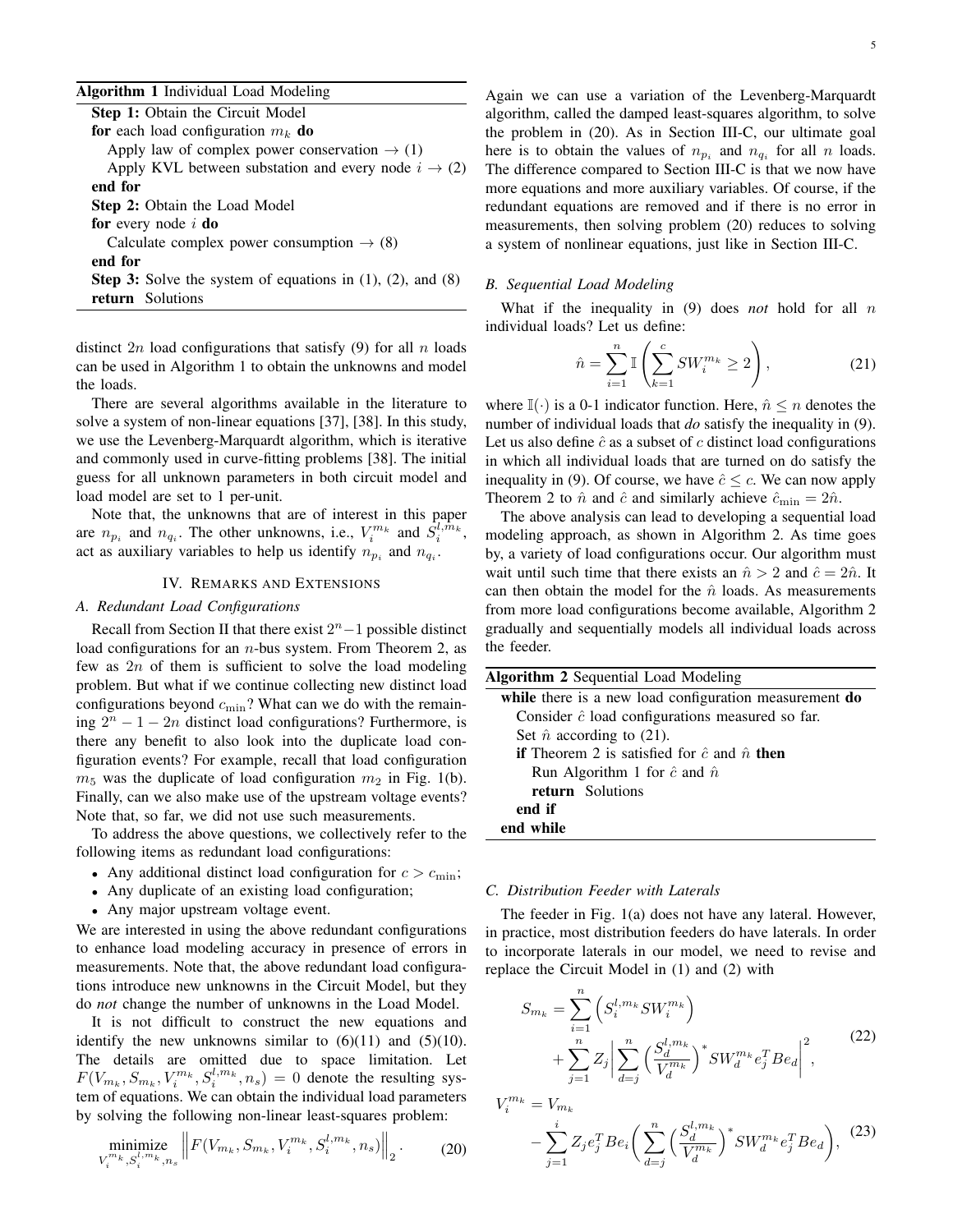where  $B$  is the *bus-injection to branch-flow matrix* [39],  $e_i$ is the canonical basis of  $\mathbb{R}^n$ , and  $e_i^T B e_j$  is 1 if the power injection of bus  $j$  flows on branch  $i$ , and zero otherwise. An example to construct matrix  $B$  is given in Section V-A.

#### *D. Imperfect Knowledge of Load Switching Status*

So far, we have assumed that the switching status  $SW_i^{m_k}$ of the individual loads is already known in each measured load configuration  $m_k$ . This can be achieved by using the existing methods that are designed to identify load switching on distribution networks. For example, in [30], the location of each load switching event along the distribution feeder is identified by applying the Compensation Theorem from Circuit Theory to the measurements that are available at the feeder-head and at the feeder-tail. No measurement is needed at individual loads.

We *do* recognize that, in practice, the methods such as the one in [30] are *not* entirely precise. As a result, our knowledge of the load switching status is imperfect and may carry errors. However, this issue can be resolved by the use of the redundant load configurations that we proposed in Section IV-A. Specifically, the use of redundant load configurations allows us to conduct *bad data detection* in order to identify and drop load configurations with erroneous switching status.

Let r denote the *residue vector* for function  $F(\cdot)$  in the leastsquares problem in (20). Using the Chi-squares test [40], we detect erroneous load configurations if:

$$
\mathbb{I}\left(r^T r > \chi^2_{v,\alpha}\right) = 1,\tag{24}
$$

where  $\chi^2_{v,\alpha}$  is the Chi-square distribution function corresponding to a detection confidence level with probability  $\alpha$ , and with  $v = \xi - 2n$  degrees of freedom in solving problem (20) due to having  $\xi - 2n$  redundant equations. Once the existence of an erroneous switch status is detected using the Chi-square test, we next apply the largest normalized residual (LNR) test to identify such erroneous load configurations and drop them from the analysis to assure accurate and robust load modeling.

## *E. Time-Varying Load Modeling*

In practice, the parameters of the load models may change over time. In order to track time-varying load modeling parameters, we propose to apply *forgetting factors* to load configurations as well as using the Chi-squares test and the LNR test as in Section IV-D. Specifically, suppose the measurements corresponding to  $c$  load configurations are available, where  $c > c_{\text{min}}$  and  $v = \xi - 2n$  is the number of redundant configurations. We define the forgetting factors as follows:

$$
\beta(k) = \begin{cases} \lambda^{v-k+1} & k = 1, \dots, v \\ 1 & k = v+1, \dots, 2n \end{cases}
$$
 (25)

where  $0 < \lambda < 1$ . We use  $\beta(k)$  as the *weight* corresponding to equation number  $k$  in the non-linear least-squares problem in (20). This allows us to estimate the load model parameters based on the most updated load configurations. Similar to the bad data detection method that we used in Section IV-D to detect error in load switching status, here, we use



Fig. 2. Single-line diagram of the feeder in the two basic test cases in Section V-A. Case I does not include the lateral. Case II does include the lateral.

the Chi-squares test and the LNR test in order to detect, identify, and drop load configurations that impose error to the aforementioned weighted non-linear least-square problem. As a result, whenever a load changes, the first few subsequent load configuration measurements are dropped until the available load configuration measurements are sufficient to achieve an accurate load modeling result with low and consistent residues.

## *F. The Use of Multiple Sensors*

The methodology that is proposed in this paper is intended to allow individual load modeling by making use of measurements from as few as only a single sensor that is installed at the feeder head. Furthermore, in principle, the proposed methodology is applicable to any distribution feeder with an arbitrary number of nodes and laterals. Nevertheless, as the number of nodes increases, one may start facing numerical issues in order to solve the formulated nonlinear system of equations due to its size. Therefore, when it comes to long distribution feeders with a large number of nodes, such as the case of the IEEE 123-bus test system in Section V-I, one needs to start installing additional sensors. This can be done by simply installing the additional sensors at the head of the long laterals. Importantly, the methodology that is needed to solve the load modeling problem remains the same. On one hand, each lateral whose aggregate load is measured at its head, can be seen as an independent load modeling problem, whose individual loads can be modeled using Algorithms 1 and 2. On the other hand, the measured aggregate load of such laterals can be used as known parameters when it comes to solving the combined circuit models and load models for the *rest* of the feeder, again using Algorithms 1 and 2. This essentially breaks down the load modeling problem into smaller problems of the same type.

# V. CASE STUDY AND RESULTS

All the case studies in this section are done in PSCAD [41] to construct the distribution feeder and all load configurations.

## *A. Basic Results With and Without Laterals*

This section investigates the effectiveness of the proposed method based on using the sufficient number of load configurations as presented in Theorem 2. To do so, we apply the proposed method to two cases as defined in Fig. 2: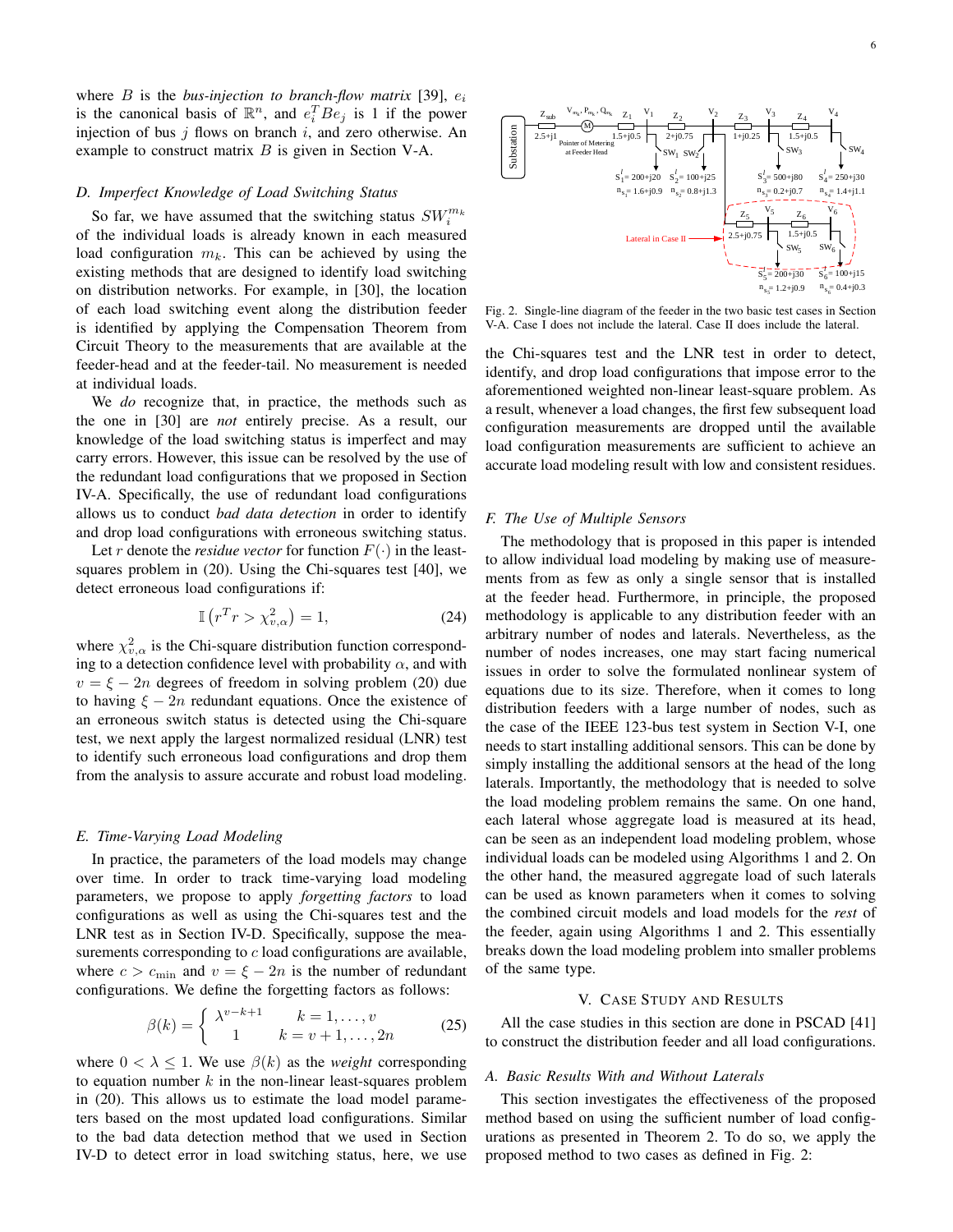TABLE I LOAD CONFIGURATIONS FOR CASE I IN SECTION V-A.

| Configuration $ SW_1 SW_2 SW_3 SW_4$ |   |   | Time         |
|--------------------------------------|---|---|--------------|
| m <sub>1</sub>                       |   |   | $[0, t_1]$   |
| m <sub>2</sub>                       |   |   | $[t_1, t_2]$ |
| m <sub>3</sub>                       |   |   | $[t_2, t_3]$ |
| m <sub>4</sub>                       |   |   | $[t_3, t_4]$ |
| $m_5$                                |   |   | $[t_4, t_5]$ |
| m <sub>6</sub>                       |   | 0 | $[t_5, t_6]$ |
| m <sub>7</sub>                       | 0 |   | $[t_6, t_7]$ |
| m <sub>8</sub>                       |   |   | $[t_7, t_8]$ |

TABLE II LOAD CONFIGURATIONS FOR CASE II IN SECTION V-A.

| Configuration  | $ SW_1 SW_2 SW_3 SW_4 SW_5 SW_6$ |          |          |          |          |          | Time                  |
|----------------|----------------------------------|----------|----------|----------|----------|----------|-----------------------|
| m <sub>1</sub> |                                  | $\Omega$ | $\Omega$ |          | 0        | 0        | $\overline{[0, t_1]}$ |
| m <sub>2</sub> |                                  | 0        | $\Omega$ |          | $\theta$ |          | $[t_1, t_2]$          |
| m <sub>3</sub> |                                  |          | $\Omega$ | $\theta$ |          | $\Omega$ | $[t_2, t_3]$          |
| m <sub>4</sub> | $\Omega$                         | 0        |          |          | $\theta$ |          | $[t_3, t_4]$          |
| m <sub>5</sub> | $\Omega$                         |          |          |          | $\theta$ |          | $[t_4, t_5]$          |
| $m_6$          |                                  |          | $\theta$ | 0        |          |          | $[t_5, t_6]$          |
| m <sub>7</sub> | $\theta$                         |          |          | $\theta$ |          |          | $[t_6, t_7]$          |
| m <sub>8</sub> |                                  | 0        |          |          |          | 0        | $[t_7, t_8]$          |
| m <sub>9</sub> | $\Omega$                         |          |          |          |          |          | $[t_8, t_9]$          |
| $m_{10}$       |                                  |          |          | $\Omega$ |          |          | $[t_9, t_{10}]$       |
| $m_{11}$       |                                  |          |          |          |          | 0        | $[t_{10}, t_{11}]$    |
| $m_{12}$       |                                  |          |          |          |          |          | $[t_{11}, t_{12}]$    |

• Case I: Feeder *without* no lateral;

• Case II: Feeder *with* lateral.

Both cases are shown in Fig. 2. The load model parameters are considered based on the experimental studies in [42], [43]. For example, the load in bus 1 is a combination of residential appliances, including coffee maker, LED and tungsten lights, and LCD television, as described in [42]. Recall from Section II that there are  $2^4 - 1$  and  $2^6 - 1$  possible distinct load configurations in Case I and Case II, respectively. From Theorem 2, the individual load models for Case I and Case II can be obtained from any 8 and 12 distinct load configurations, that hold (9), respectively. The examples are given in Tables I and II, respectively. The resulting feeder-head measurements are shown in Figs. 3 and 4 for Case I and Case II, respectively.

For Case I, the Circuit Model includes 40 equations and 52 unknowns, see (5) and (6). The Load Model adds 16 additional equations and 4 new unknowns, see (10) and (11). Thus, the combined system of nonlinear equations has 56 equations and 56 unknowns. For Case II, the total number of equations is 126 and the total number of unknowns is also 126. Matrix B for Case II in Fig. 2 is obtained as:

$$
B = \begin{bmatrix} 1 & 1 & 1 & 1 & 1 & 1 \\ 0 & 1 & 1 & 1 & 1 & 1 \\ 0 & 0 & 1 & 1 & 0 & 0 \\ 0 & 0 & 0 & 1 & 0 & 0 \\ 0 & 0 & 0 & 0 & 1 & 1 \\ 0 & 0 & 0 & 0 & 0 & 1 \end{bmatrix}.
$$
 (26)

Figs. 5(a) and (b) shows the true and the estimated individual load models for Case I and Case II, respectively. We can see that the proposed method works well on both distribution



Fig. 3. Feeder-head measurement parameters for Case I: (a) voltage magnitude; (b) voltage angle; (c) active power; (d) reactive power.



Fig. 4. Feeder-head measurement parameters for Case II: (a) voltage magnitude; (b) voltage angle; (c) active power; (d) reactive power.

feeders with or without laterals. The error in individual load modeling is less than 0.01% for both Case I and Case II.

Figs. 6(a) and (b) show the true and estimated voltage phasors for Case I and Case II, respectively. The proposed method can also estimate auxiliary variables by 0.01% error. Similar results are obtained in estimating active and reactive power consumption, that are omitted due to brevity.

## *B. Performance Comparison*

Before we get into the details in this section, we must emphasize that, to the best of our knowledge, this paper is the first study that provides *individual* load model parameters using feeder-head measurements. Therefore, we *cannot* compare the individual load modeling method in this paper with another individual load modeling method. But what we *can* do, is to aggregate the individual load models that we obtain here, and then compare the result with the result of applying the feeder-aggregated load modeling methods in the literature, such as in [7]–[12]. The test setup to conduct such performance comparison is similar to Case II in Section V-A. A total of 15 load configurations are considered, as given in Table III, out of which three cases are caused by upstream voltage events. They are denoted by  $m_3$ ,  $m_7$ , and  $m_{12}$ . The remaining 12 cases are distinct load configurations.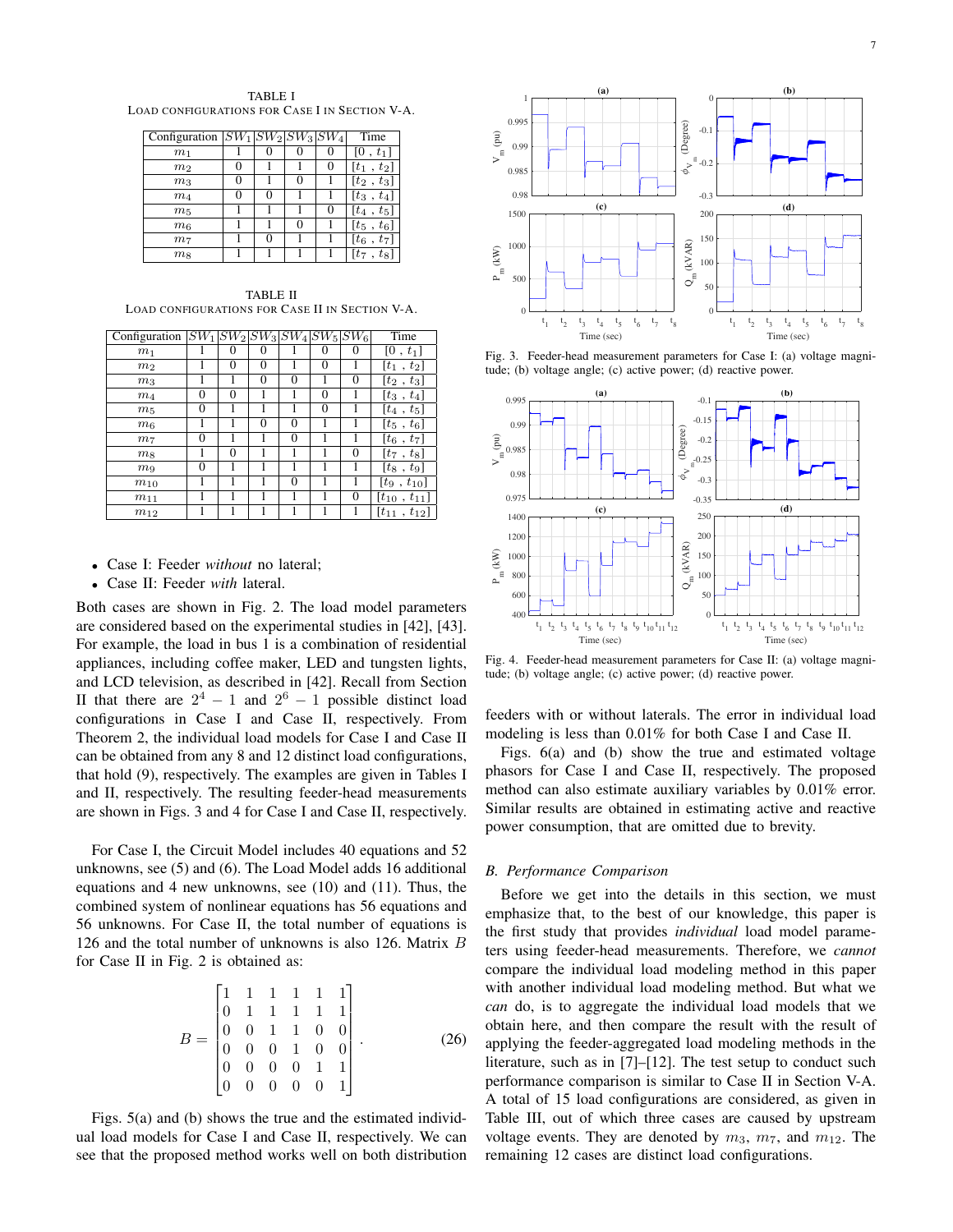

Fig. 6. True and estimated voltage phasor for: (a) Case I; (b) Case II.

The results are shown in Figs. 7(a) and (b) with respect to the feeder-aggregated load parameters  $n_p$  and  $n_q$ , respectively. Here, comparison is done with the method in [9]. We can make three key observations. First, one can use the feeder-aggregated load modeling method in [9] no sooner than time  $t_2$ , because time  $t_2$  is the first time in this case study that an upstream voltage event occurs. In contrast, the method that is proposed in this paper can be used as early as time  $t_1$ , i.e., even before an upstream voltage event occurs. Second, as time goes by, the feeder-aggregated model using the method in [9] is not updated, except at time  $t_6$  and time  $t_{11}$ , i.e., when the second and the third upstream voltage events occur, respectively. In contrast, the method that is proposed in this paper is updated much more frequently. Finally, and most importantly, we can see that every time that the feeder-aggregated model is updated using the methods in [9], it matches the aggregated model that is obtained based on the method in this paper.

All in all, we can conclude that the method in this paper is equally good compared to the methods in the literature as far as feeder-aggregated load modeling is concerned whenever an upstream voltage event occurs; with an added advantage that it can update such feeder-aggregated model more frequently. Of course, our method also provides individual load models, which is the primary goal of this paper.

## *C. Tackling Errors in Measurements*

In practice, sensors, such as micro-PMUs, may *not* be precise, mostly due to errors in CTs and PTs. Several methods have been introduced in the literature to improve data quality in synchrophasors, c.f., [44], [45]. In this section, we assume that the measurments for load modeling applications still include some levels of error. Monte Carlo method is used to generate different scenarios for different levels of error in feeder-head measurements. The test setup is similar to Case II in Section V-A. However, this time, we also consider 12 redundant load configurations of all three types, as in Table IV. These scenarios are *in addition* to the 12 load configurations in Table II. The upstream events are 1.05 per unit step-up in feeder-head caused by an upstream voltage regulator. The

TABLE III LOAD CONFIGURATIONS FOR CASE II IN SECTION V-B.

| Configuration  | $ V(\text{pu}) SW_1 SW_2 SW_3 SW_4 SW_5 SW_6 $ |          |          |          |          |          |                | Time               |
|----------------|------------------------------------------------|----------|----------|----------|----------|----------|----------------|--------------------|
| m <sub>1</sub> | 1.00                                           |          | $\theta$ | $\theta$ | 1        | $\Omega$ | $\Omega$       | $[0, t_1]$         |
| m <sub>2</sub> | 1.00                                           |          | $\theta$ | $\theta$ | 1        | $\theta$ | 1              | $[t_1, t_2]$       |
| m <sub>3</sub> | 0.95                                           |          | $\theta$ | $\theta$ | 1        | $\Omega$ | 1              | $[t_2, t_3]$       |
| m <sub>4</sub> | 0.95                                           | 1        | 1        | $\theta$ | $\Omega$ | 1        | $\overline{0}$ | $[t_3, t_4]$       |
| m <sub>5</sub> | 0.95                                           | $\theta$ | $\theta$ | 1        | 1        | $\Omega$ | 1              | $[t_4, t_5]$       |
| m <sub>6</sub> | 0.95                                           | $\theta$ | 1        | 1        | 1        | $\Omega$ | 1              | $[t_5, t_6]$       |
| m <sub>7</sub> | 1.00                                           | $\theta$ | 1        |          | 1        | $\Omega$ | 1              | $[t_6, t_7]$       |
| m <sub>8</sub> | 1.00                                           | 1        | 1        | $\theta$ | $\Omega$ | 1        | 1              | $[t_7, t_8]$       |
| m <sub>9</sub> | 1.00                                           | $\theta$ | 1        | 1        | $\Omega$ |          | 1              | $[t_8, t_9]$       |
| $m_{10}$       | 1.00                                           | 1        | $\theta$ |          | 1        | 1        | $\overline{0}$ | $[t_9, t_{10}]$    |
| $m_{11}$       | 1.00                                           | $\theta$ | 1        |          | 1        |          | 1              | $[t_{10}, t_{11}]$ |
| $m_{12}$       | 1.05                                           | $\theta$ | 1        |          | 1        | 1        | 1              | $[t_{11}, t_{12}]$ |
| $m_{13}$       | 1.05                                           |          | 1        | 1        | $\Omega$ | 1        | 1              | $[t_{12}, t_{13}]$ |
| $m_{14}$       | 1.05                                           |          | 1        |          | 1        |          | $\overline{0}$ | $[t_{13}, t_{14}]$ |
| $m_{15}$       | 1.05                                           |          |          |          |          |          |                | $[t_{14}, t_{15}]$ |



Fig. 7. Performance comparison with [9] in terms of feeder-aggregated load modeling: (a) load model voltage exponents for active power; (b) load model voltage exponents for reactive power.

total number of equations is 258 and the total number of unknowns is 246. Thus, the degrees of freedom in redundant measurements is  $v = 258 - 246 = 12$ .

Fig. 8 shows the feeder-head measurements for all the 24 load configurations in Tables II and IV. Problem (20) is solved to obtain individual load parameters. Tables V and VI show the load modeling error in percentage considering different error levels in the feeder-head complex power measurement

TABLE IV REDUNDANT LOAD CONFIGURATIONS FOR CASE STUDY IN SECTION V-C.

|          | Configuration |          | $SW_1 SW_2 SW_3 SW_4 SW_5 SW_6 $ |          |          |          |   | Time               |
|----------|---------------|----------|----------------------------------|----------|----------|----------|---|--------------------|
| $m_{13}$ | Additional    |          | 0                                |          | 0        | 0        | 0 | $[t_{12}, t_{13}]$ |
| $m_{14}$ | Additional    | $\Omega$ | $\theta$                         |          | $\theta$ | $\theta$ |   | $[t_{13}, t_{14}]$ |
| $m_{15}$ | Additional    | $\Omega$ |                                  |          | 0        |          | 0 | $[t_{14}, t_{15}]$ |
| $m_{16}$ | Additional    |          |                                  | $\Omega$ |          | $\Omega$ | 0 | $[t_{15}, t_{16}]$ |
| $m_{17}$ | Additional    |          |                                  | $\Omega$ |          |          | 0 | $[t_{16}, t_{17}]$ |
| $m_{18}$ | Additional    | $\Omega$ | 0                                |          |          |          |   | $[t_{17}, t_{18}]$ |
| $m_{19}$ | Additional    |          | 0                                |          |          |          |   | $[t_{18}, t_{19}]$ |
| $m_{20}$ | Additional    |          |                                  | $\Omega$ |          |          | 1 | $[t_{19}, t_{20}]$ |
| $m_{21}$ | Duplicate     |          | 0                                |          |          |          | 0 | $[t_{20}, t_{21}]$ |
| $m_{22}$ | Duplicate     | $\Omega$ |                                  |          |          |          |   | $[t_{21}, t_{22}]$ |
| $m_{23}$ | Upstream      |          |                                  |          | 0        |          |   | $[t_{22}, t_{23}]$ |
| $m_{24}$ | Upstream      |          |                                  |          |          |          |   | $[t_{23}, t_{24}]$ |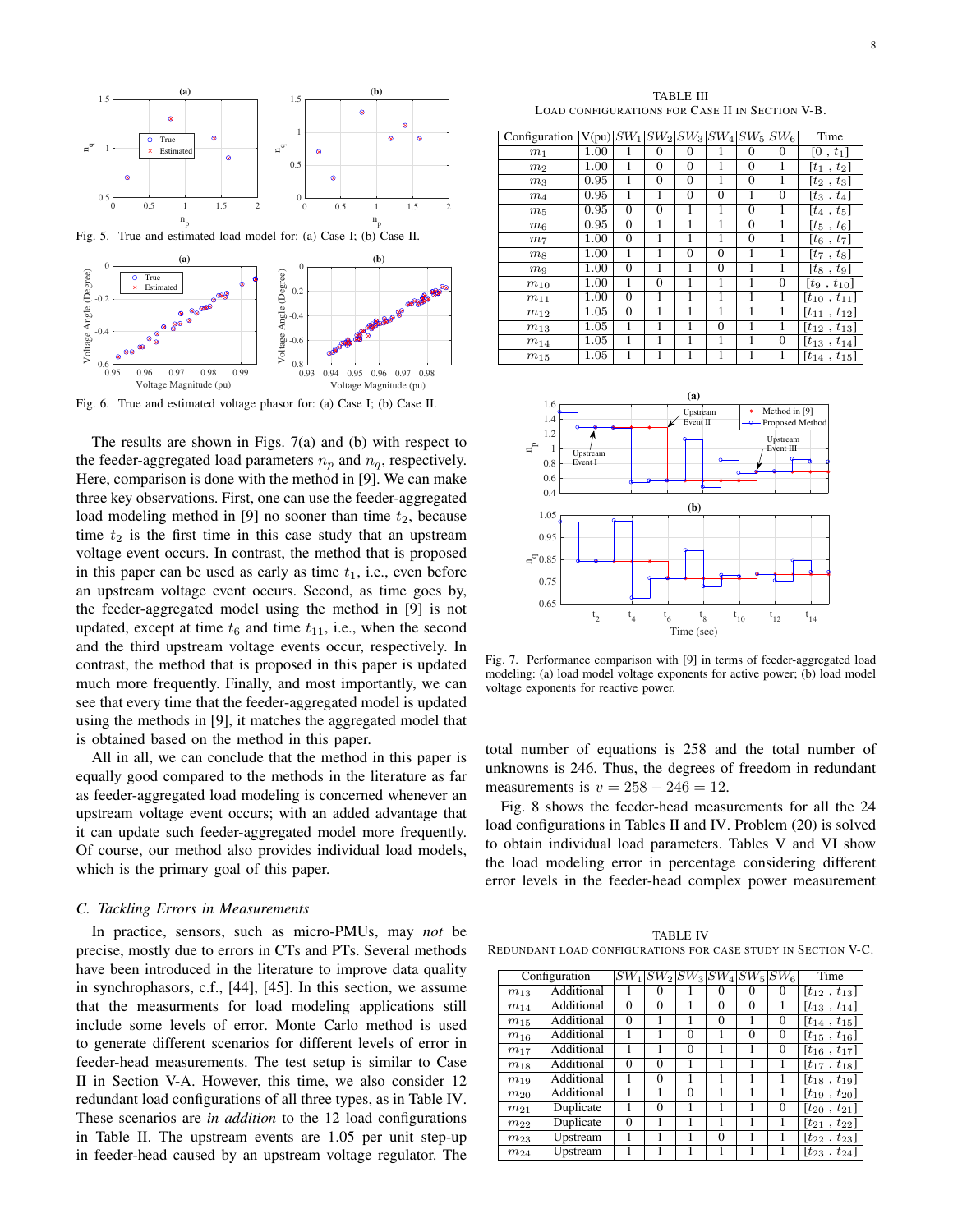

Fig. 8. Feeder-head measurements for the test case in Section V-C: (a) voltage magnitude; (b) voltage angle; (c) active power; (d) reactive power.

TABLE V LOAD MODELING ESTIMATION ERROR IN PERCENTAGE CONSIDERING ERROR IN COMPLEX POWER MEASUREMENT IN FEEDER-HEAD.

| Error   | $0.5\%$ | 1.0%   | 1.5%   | 2.0%   | 2.5%   | 3.0%   |
|---------|---------|--------|--------|--------|--------|--------|
| $n_{p}$ | 0.2317  | 0.4532 | 0.6446 | 0.8260 | 1.0638 | .2589  |
| $n_{q}$ | 0.6991  | 1.3915 | 2.1482 | 2.5407 | 3.4625 | 4.0320 |

and voltage measurement, respectively. We see that, even in the presence of errors in measurements, the results demonstrate an overall satisfactory performance in load model estimation.

#### *D. Impact of Error in Line Impedance*

In this section, we investigate how the error in our knowledge about line impedances may affect the performance of the load modeling method. We use the Monte Carlo method to generate different scenarios for different levels of error in line impedances. The test setup is similar to Case II in Section V-A. Similar to Section V-C, we consider redundant load configurations, as in Tables II and IV. Again, the total number of equations is 258 and the total number of unknowns is 246. Accordingly, the degrees of freedom in the redundant measurements is  $v = 258 - 246 = 12$ . The results are shown in Table VII. We see that, even in the presence of some considerable errors in line impedances, the proposed load modeling algorithm can achieve an overall satisfactory performance in estimating the load modeling parameters.

## *E. Identifying Erroneous Switch Status*

TABLE VI LOAD MODELING ESTIMATION ERROR IN PERCENTAGE CONSIDERING ERROR IN VOLTAGE MEASUREMENT IN FEEDER-HEAD.

| Error   | 0.5%   | 1.0%   | 1.5%   | 2.0%   | 2.5%   | 3.0%   |
|---------|--------|--------|--------|--------|--------|--------|
| $n_{n}$ | 0.4157 | 0.8201 | 1.2472 | 1.6862 | 2.1178 | 2.5517 |
| $n_q$   | 1.3830 | 2.7107 | 4.0166 | 5.4983 | 6.9226 | 8.3686 |

TABLE VII IMPACT OF ERROR IN OUR KNOWLEDGE ABOUT LINE IMPEDANCES.

| Error in Line Impedance $\frac{5\%}{10\%}$ 10% $\frac{15\%}{20\%}$ 20% $\frac{25\%}{30\%}$ |  |  |  |
|--------------------------------------------------------------------------------------------|--|--|--|
| Error in Estimating $n_p$   0.09   0.93   1.30   1.98   2.54   3.38                        |  |  |  |
| Error in Estimating $n_q$   0.78   1.95   3.23   5.34   9.16   11.87                       |  |  |  |



Fig. 9. Bad data identification based on the LNR test in two load configurations: (a) the first incorrect switch status data; (b) the second incorrect switch status data.

In this section, we examine the effectiveness of the proposed bad data detection and identification method to remove load configuration measurements with erroneous switch status. We use the Monte Carlo method to generate different scenarios with erroneous switch status for Case II, where the redundant load configurations are as in Tables II and IV. The Chi-squares test in (24) is performed by assuming v and  $\alpha$  to be 12 and 0.005, respectively. The bad data detection method is able to detect erroneous switch status with 100% accuracy.

Next, we apply the LNR test to the residues to identify the load configuration measurements with erroneous switch status. We did so only for the residues of the Load Model equations; because the residues of the Circuit Model equations depend only on one load configuration. The load configuration measurements with erroneous switch status are then dropped. Afterwards, the load modeling is done on the remaining load configurations, and the Chi-squares test is applied again. If the Chi-squares test detects more bad data, then LNR test is applied again. This procedure continues until there is no outlier residue.

Fig. 9(a) shows the normalized residues in the presence of erroneous load configurations 20 and 22. Equation number 138 has the largest residue in this case. This equation corresponds to the Circuit Model in load configuration 20. Once the measurements for this load configuration are dropped, the normalized residues appear as in Fig. 9(b). The largest residue corresponds to equation 151, which corresponds to load configuration 22. Once the measurements for this load configuration are also dropped, then the remaining load configuration measurements will result in obtaining accurate load models.

# *F. Tracking Time-Varying Load Models*

In this section, we examine the effectiveness of the proposed method in Section IV-E to track time-varying load modeling parameters. The test setup is similar to Case II. Load modeling is done based on the measurements from the most recent  $c = 18$  load configurations. The degree of freedom in redundant measurements is  $v = 6$ . In total, suppose  $k = 1, \ldots, 42$ load configurations occur. At load configuration number 19, the parameter of the load at bus 2 changes from  $n_{p_2} = 0.8$  to  $n_{p_2} = 1.8$ . Fig. 10(a) shows the number of load configurations at each measurement point. Color black denotes the number of load configurations that occurred *before* the change in the load, while color red denotes the number of load configurations that occured *after* the change in the load. The purpose of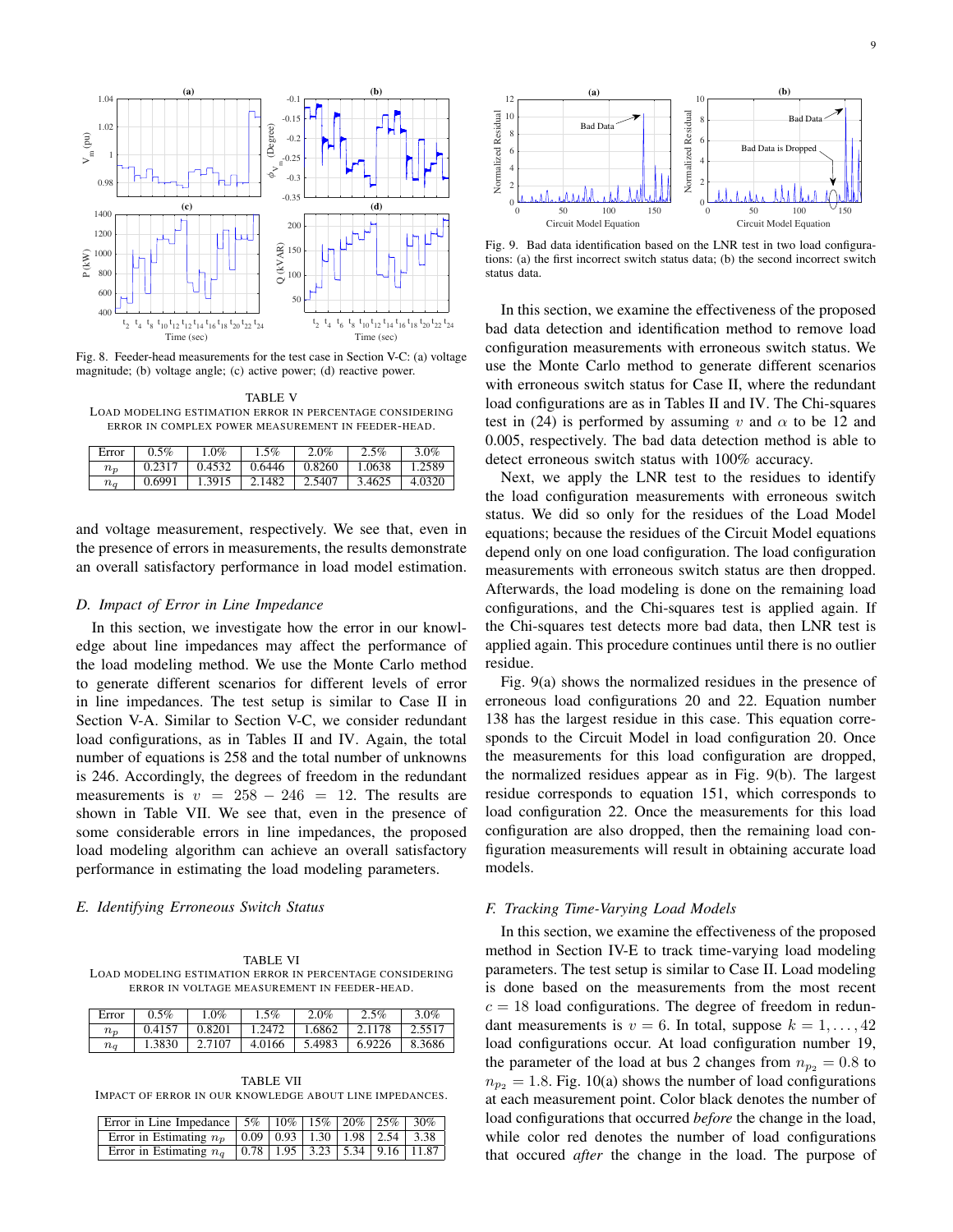

Fig. 10. An example to track the change in a time-varying load at bus 2 using the proposed method: (a) The number of load configurations corresponding to the cases *before* and *after* the change in the load; (b) the true and estimated load model parameters. Note that, Load modeling at each measurement point  $k$  is done over a window of the last 18 load configurations.

such color-coded distinction is to demonstrate the transition in the load modeling process from the measurement points that correspond to the old load model to the measurement points that correspond to the new load model.

Fig. 10(b) shows the true and estimated  $n_{p_2}$ . In Stage I, the estimated load model is accurate up until the moment when the load changes. In Stage II, the majority of the available measured load configurations correspond to the case *before* the change in the load. Therefore, either they do not trigger an update in the estimated load parameter, or the update in the estimated load parameter is not accepted due to a spike in the residues. In Stage III, the situation is reversed, and the majority of the available measured load configurations correspond to the case *after* the change in the load. Therefore, the estimated load parameter is updated until it gradually approaches the new true load parameter. In Stage IV, the available measured load configurations are sufficient to achieve accurate load modeling. Finally, in Stage V, the load modeling procedure is back to its initial stage where all the available measured load configurations correspond to the same load model.

# *G. Load Modeling in Presence of DERs*

In this section, we examine the effectiveness of the proposed load modeling method in presence of DERs. The test setup is similar to Case II in Section V-A, where it is assumed that a PV unit is connected to bus number 6 through a line with  $1.5 + j0.5$  ohms. The nominal active power and reactive power of the PV unit are 300 kW and -15 kVAR, respectively. Thus, the renewable energy penetration in this test setup is 32%. In this study, we assume that the output power of the PV unit is either directly measured or estimated, while the voltage phasor of the PV unit is estimated as an unknown in the load modeling estimation. Similar to Section V-C, we consider redundant load configurations, as in Tables II and IV.

TABLE VIII IMPACT OF ERROR IN MEASURING OR ESTIMATING PV OUTPUT.

| Error in PV Unit                                                    |  |  | $\mid 0.5\% \mid 1.0\% \mid 1.5\% \mid 2.0\% \mid 2.5\% \mid 3.0\% \mid$ |
|---------------------------------------------------------------------|--|--|--------------------------------------------------------------------------|
| Error in Estimating $n_p$   0.28   0.48   0.69   0.85   1.11   1.29 |  |  |                                                                          |
| Error in Estimating $n_q$   0.75   1.42   2.29   2.73   3.80   4.45 |  |  |                                                                          |

It is assumed that the output power of the PV unit changes during these load configurations, with possible turn off events.

First, the load modeling is conducted under the assumption that the output power of the PV unit is measured accurately. As expected, the error in individual load modeling is less than 0.01%. Next, we use the Monte Carlo method to generate different scenarios for different levels of error in measuring or forecasting the output power of the PV unit. The results are shown in Table VIII. We see that, even in the presence of imperfect knowledge on output power of the PV unit, the results demonstrate an overall satisfactory performance in load modeling.

## *H. Sequential Load Modeling on IEEE 33-bus Test System*

The detailed data for the IEEE 33-bus test feeder is available in [46]. We modified this feeder by adding one virtual infinite bus with line impedance 0.5+j0.25 Ohms to the first bus of the feeder. We consider the first bus as measuring bus, which has no load. Thus, we aim to find load models for  $n = 32$ buses. There are  $2^{32} - 1$  possible load configurations for this feeder. From Theorem 2, only 64 distinct load configurations that satisfy (9) are needed to obtain the individual load models.

Figs. 11(a)-(c) show the measured voltage, active power, and reactive power at the substation. We apply the sequential load modeling method from Section IV-B to  $\hat{c}$  load configurations that hold (9) for  $\hat{n}$  buses, where  $\hat{c}_{\min} = 2\hat{n}$ , to obtain the load models for  $\hat{n}$  buses. Fig. 11(d) shows number of load models that are complete. Load modeling starts at time  $t_1$  as soon as sufficient load configuration measurements become available.

Fig. 11(e) shows the computation time to run the load modeling algorithm. The computation time at each step depends on the number of equations and the number of unknowns in that step, and these numbers themselves depend on the new load configuration that occurs and measured at each step. For example, in the first execution of the algorithm at time  $t_1$ , the number of equations and unknowns are both 116; and the computation time is 62 seconds. As another example, in the second execution of the algorithm at time  $t_2$ , the number of equations and unknowns are both 23, and the computation time is 45 seconds. The total computation time across all steps to finish modeling all individual loads in this IEEE 33 bus test case is 38 minutes. This is the summation of the computation times across all 18 steps. That means, on average, each execution takes about two minutes.

# *I. Using Multiple Sensors on IEEE 123-bus Test System*

In this section, we examine the effectiveness of the proposed load modeling method on the IEEE 123-bus test system, shown in Fig. 12. The detailed data for the IEEE 123-bus test feeder is available in [47]. We assume that five micro-PMUs are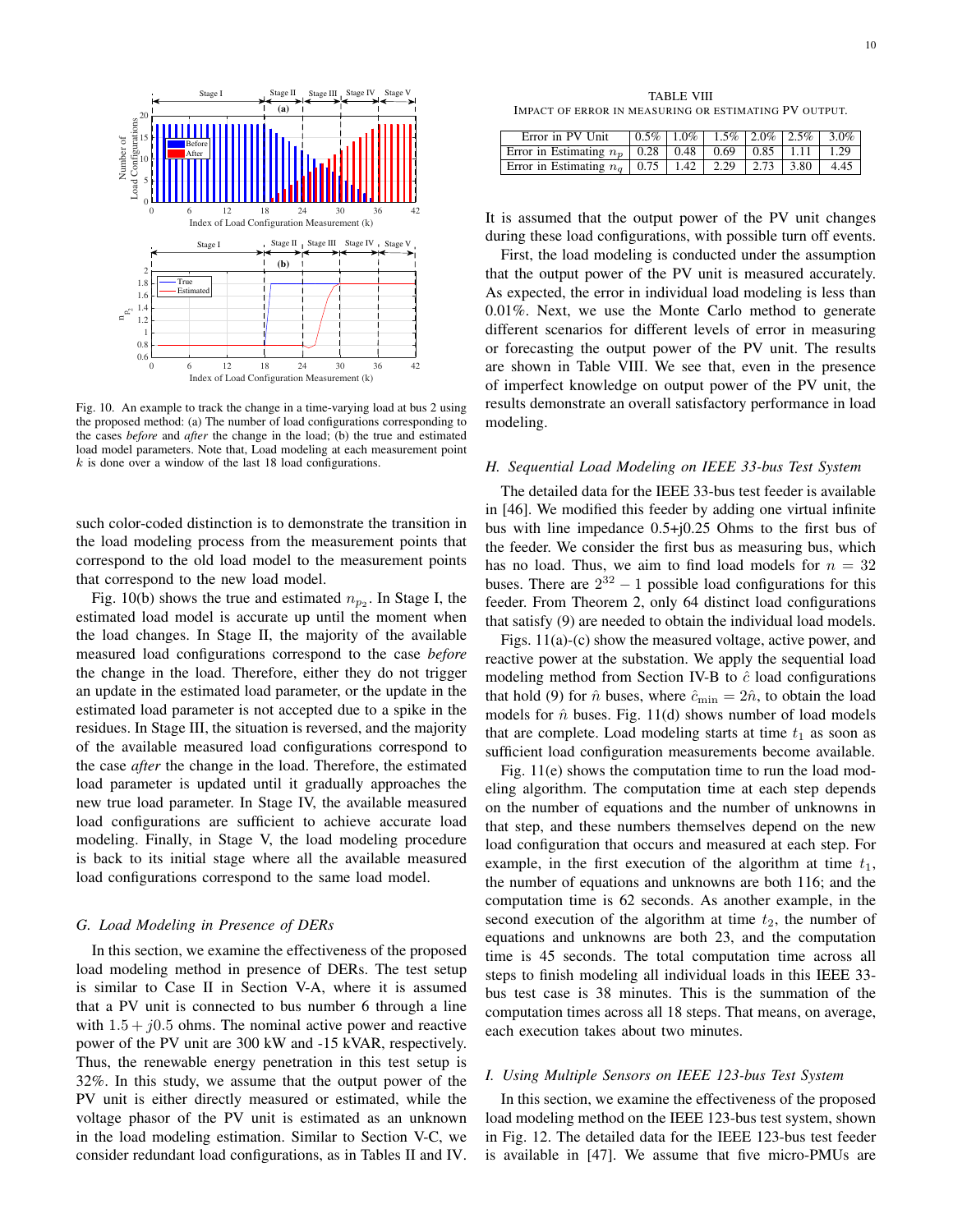

Fig. 11. Sequential load modeling for the IEEE 33-bus test feeder: (a) feederhead voltage magnitude; (b) feeder-head active power; (c) feeder-head reactive power; (d) number of modeled load; (e) computation time of each sequence.

deployed on the test feeder. This results in breaking down the load modeling problem into five zones, as shown in Fig. 12 by using different colors. Zone 1 includes the buses in downstream of sensor  $M_1$  and upstream of sensors  $M_2$ ,  $M_4$ , and  $M_5$ . Zone 2 includes the buses between sensors  $M_2$  and  $M_3$ . Finally, Zones 3, 4, and 5 include the buses in downstream of sensors  $M_3$ ,  $M_4$ , and  $M_5$ , respectively.

Recall from Section IV-F that each zone is essentially a separate load modeling problem. For instance, consider Zone 1 whose lines and buses are shown in black. This zone has 29 buses, out of which 19 buses are single phase. Thus, there exist 51 voltage phasors as unknowns in each load configuration. This zone also includes 21 single-phase loads. Note that, the load for the rest of the network is directly measured using sensors  $M_2$ ,  $M_4$ , and  $M_5$ . From Theorem 2, the minimum number of distinct load configurations in order to estimate individual load model parameters for the loads in this zone is 42, i.e., twice the number of the loads in this zone. Here, we consider that 8 out of the 21 loads in Zone 1 are switched on during every load configuration. Thus, the Circuit Model includes  $42\times(53+1) = 2,268$  equations and  $42\times53+8\times42 =$ 2, 562 unknowns, see (5) and (6). The Load Model adds 315 additional equations and 21 new unknowns, see (10) and (11).

The combined system of nonlinear equations for load modeling in Zone 1 has 2,583 equations and unknowns. This number is 1,962 for Zone 2, 2070 for Zone 3, 456 for Zone 4, and 3,870 for Zone 5. To compare these numbers with the case when there is only one sensor installed, i.e., when sensors  $M_2$ ,  $M_3$ ,  $M_4$ , and  $M_5$  are not available, the combined system of nonlinear equations has 47,405 equations and 47,405



Fig. 12. Multiple sensor installations on the IEEE 123-bus test system.

unknowns. Therefore, as expected, installing additional sensors can break down the load modeling problem into smaller problems, which accordingly reduces the computational complexity of the load modeling problem. Importantly, the resulting load modeling accuracy in each zone was 99.9% or more, demonstrating a very accurate load modeling performance. The computation-time of running Algorithm 1 on Zones 1, 2, 3, 4, and 5 was 31, 19, 21, 4, and 42 minutes, respectively.

# VI. CONCLUSIONS

A new method was proposed for individual load modeling in power distribution systems. It works by analyzing the measurements at the feeder-head during load switching events as they occur across the feeder. The basic idea is that, once a load is switched, the switching event changes the voltage for the rest of the loads, which causes variation in their active and reactive power consumption; thus allowing us to estimate their load parameters. The proposed method can estimate load modeling parameters of individual loads. Therefore, it can support various practical use cases at distribution level, such as distribution-system optimal power flow analysis, DER management, Volt-VAR control, and voltage stability. Of course, if needed, the obtained individual load models can be aggregated to also provide a feeder-aggregated load model. A theoretical foundation was provided to determine the conditions for successful load modeling. The proposed load modeling can be done sequentially to model a subset of loads while more measurements become gradually available. The proposed method is extended to support also estimating the parameters for time-varying individual loads. The proposed method is extended also to utilize different types of redundancy in measurements to improve load modeling accuracy. Further, a residue-based bad data detection and identification method was developed to identify and drop load configuration measurements with erroneous switching status; thus to ensure the accuracy of the load models. Several test cases, including the IEEE 33-bus test feeder and IEEE 123-bus test feeder are studied to assess the performance of the proposed method.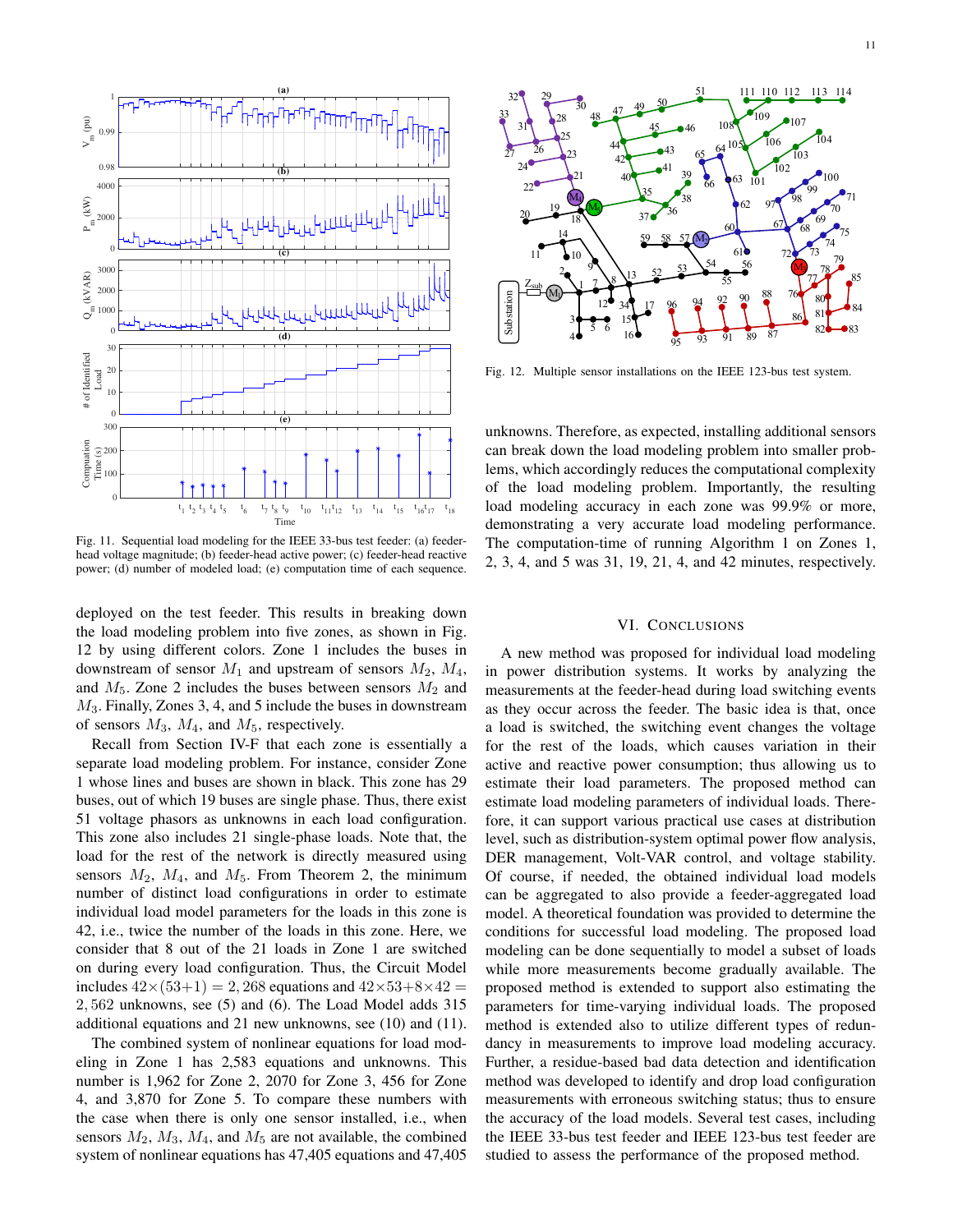#### **REFERENCES**

- [1] A. Arif, Z. Wang, J. Wang, B. Mather, H. Bashualdo, and D. Zhao, "Load modelinga review," *IEEE Trans. on Smart Grid*, vol. 9, no. 6, pp. 5986 – 5999, Nov. 2018.
- [2] J. V. Milanovic, K. Yamashita, S. M. Villanueva, S. Ž. Djokic, and L. M. Korunovic, "International industry practice on power system load ´ modeling," *IEEE Trans. on Power Systems*, vol. 28, no. 3, pp. 3038– 3046, Aug. 2013.
- [3] M. Yao, D. K. Molzahn, and J. L. Mathieu, "The impact of load models in an algorithm for improving voltage stability via demand response," in *Proc. of IEEE Annual Allerton Conference on Communication, Control, and Computing*, Monticello, IL, Jan. 2017.
- [4] M. Dabbaghjamanesh, S. Mehraeen, A. Kavousi-Fard, and F. Ferdowsi, "A new efficient stochastic energy management technique for interconnected ac microgrids," in *Proc. of IEEE PES General Meeting*, Portland, OR, Aug. 2018.
- [5] K. P. Schneider and T. Weaver, "Volt-var optimization on american electric power feeders in northeast columbus," in *Proc. of IEEE PES T&D*, Orlando, FL, May 2012.
- [6] B. Milosevic and M. Begovic, "Voltage-stability protection and control using a wide-area network of phasor measurements," *IEEE Trans. on Power Systems*, vol. 18, no. 1, pp. 121–127, Feb. 2003.
- [7] D. K. Molzahn, B. C. Lesieutre, and C. L. DeMarco, "Approximate representation of ZIP loads in a semidefinite relaxation of the OPF problem," *IEEE Trans. on Power Systems*, vol. 29, no. 4, pp. 1864– 1865, Jan. 2014.
- [8] K. P. Schneider, J. C. Fuller, and D. P. Chassin, "Multi-state load models for distribution system analysis," *IEEE Trans. on Power Systems*, vol. 26, no. 4, pp. 2425–2433, Nov. 2011.
- [9] A. S. Carneiro, L. F. Araujo, J. L. R. Pereira, P. A. Garcia, I. D. Melo, and M. B. Amaral, "Static load modeling based on field measurements," in *Proc. of IEEE PowerTech*, Manchester, UK, Jun. 2017.
- [10] C. A. Baone, S. Veda, Y. Pan, W. Premerlani, J. Dai, and A. Johnson, "Measurement based static load model identification," in *Proc. of IEEE PES General Meeting*, Denver, CO, Jul. 2015.
- [11] J. Zhao, Z. Wang, and J. Wang, "Robust time-varying load modeling for conservation voltage reduction assessment," *IEEE Trans. on Smart Grid*, vol. 9, no. 4, pp. 3304–3312, Nov. 2016.
- [12] S. Pandey, A. K. Srivastava, P. Markham, M. Patel *et al.*, "Online estimation of steady-state load models considering data anomalies," *IEEE Trans. on Industry Applications*, vol. 54, no. 1, pp. 712–721, Jan. 2018.
- [13] V. Vignesh, S. Chakrabarti, and S. Srivastava, "An experimental study on the load modelling using PMU measurements," in *Proc. of IEEE PES T&D*, Chicago, IL, Apr. 2014.
- [14] Y. Ge, A. J. Flueck, D.-K. Kim, J.-B. Ahn, J.-D. Lee, and D.-Y. Kwon, "An event-oriented method for online load modeling based on synchrophasor data," *IEEE Trans. on Smart Grid*, vol. 6, no. 4, pp. 2060–2068, Mar. 2015.
- [15] H. Renmu, M. Jin, and D. J. Hill, "Composite load modeling via measurement approach," *IEEE Trans. on Power Systems*, vol. 21, no. 2, pp. 663–672, Oct. 2006.
- [16] S. Son, S. H. Lee, D. H. Choi, K. B. Song, J. D. Park, Y. H. Kwon, K. Hur, and J. W. Park, "Improvement of composite load modeling based on parameter sensitivity and dependency analyses," *IEEE Trans. on Power Systems*, vol. 29, no. 1, pp. 242–250, Sep. 2014.
- [17] V. Vignesh, S. Chakrabarti, and S. C. Srivastava, "Load modeling under unbalanced disturbances," *IEEE Trans. on Power Systems*, vol. 31, no. 2, pp. 1661–1662, Mar. 2016.
- [18] P. Regulski, D. Vilchis-Rodriguez, S. Djurovic, and V. Terzija, "Estimation of composite load model parameters using an improved particle swarm optimization method," *IEEE Trans. on Power Delivery*, vol. 30, no. 2, pp. 553–560, Feb. 2015.
- [19] M. Jin, H. Dong, H. Ren-Mu, D. Zhao-Yang, and H. David, "Reducing identified parameters of measurement-based composite load model, *IEEE Trans. on Power Systems*, vol. 23, no. 1, pp. 76–83, Feb. 2008.
- [20] K. Zhang, H. Zhu, and S. Guo, "Dependency analysis and improved parameter estimation for dynamic composite load modeling," *IEEE Trans. on Power Systems*, vol. 32, no. 4, pp. 3287–3297, Nov. 2017.
- [21] D. Han, J. Ma, R.-m. He, and Z.-y. Dong, "A real application of measurement-based load modeling in large-scale power grids and its validation," *IEEE Trans. on Power Systems*, vol. 24, no. 4, pp. 1756– 1764, Nov. 2009.
- [22] B.-K. Choi and H.-D. Chiang, "Multiple solutions and plateau phenomenon in measurement-based load model development: issues and

suggestions," *IEEE Trans. on Power Systems*, vol. 24, no. 2, pp. 824– 831, May 2009.

- [23] S. Shao, M. Pipattanasomporn, and S. Rahman, "Development of physical-based demand response-enabled residential load models," *IEEE Trans. on power systems*, vol. 28, no. 2, pp. 607–614, May 2013.
- [24] A. J. Collin, G. Tsagarakis, A. E. Kiprakis, and S. McLaughlin, "Development of low-voltage load models for the residential load sector," *IEEE Trans. Power System*, vol. 29, no. 5, pp. 2180–2188, Sep. 2014.
- [25] R. Torquato, Q. Shi, W. Xu, and W. Freitas, "A monte carlo simulation platform for studying low voltage residential networks," *IEEE Trans. on Smart Grid*, vol. 5, no. 6, pp. 2766–2776, Jul. 2014.
- [26] K. McKenna, A. Keane et al., "Residential load modeling of price-based demand response for network impact studies," *IEEE Trans. Smart Grid*, vol. 7, no. 5, pp. 2285–2294, Sep. 2016.
- [27] A. Shahsavari, M. Farajollahi, E. Stewart, E. Cortez, and H. Mohsenian-Rad, "Situational awareness in distribution grid using micro-PMU data: A machine learning approach," *IEEE Trans. on Power System*, to be published, doi: 10.1109/TSG.2019.2898676.
- [28] H. Mohsenian-Rad, E. Stewart, and E. Cortez, "Distribution synchrophasors: Pairing big data with analytics to create actionable information," *IEEE Power and Energy Magazine*, vol. 16, no. 3, pp. 26 – 34, Apr. 2018.
- [29] A. Shahsavari, A. Sadeghi-Mobarakeh, E. Stewart, E. Cortez, L. Alvarez, F. Megala, and H. Mohsenian-Rad, "Distribution grid reliability versus regulation market efficiency: An analysis based on micro-PMU data," *IEEE Trans. on Smart Grid*, vol. 8, no. 6, pp. 2916 – 2925, Nov. 2017.
- [30] M. Farajollahi, A. Shahsavari, E. Stewart, and H. Mohsenian-Rad, "Locating the source of events in power distribution systems using micro-PMU data," *IEEE Trans. on Power Systems*, vol. 33, no. 6, pp. 6343 – 6354, May 2018.
- [31] A. Shahsavari, M. Farajollahi, E. Stewart, A. von Meier, L. Alvarez, E. Cortez, and H. Mohsenian-Rad, "A data-driven analysis of capacitor bank operation at a distribution feeder using micro-PMU data," in *Proc. of the IEEE PES ISGT*, Washington D.C., Apr. 2017.
- [32] A. Shahsavari, M. Farajollahi, E. Stewart, C. Roberts, F. Megala, L. Alvarez, E. Cortez, and H. Mohsenian-Rad, "Autopsy on active distribution networks: A data-driven fault analysis using micro-PMU data," in *Proc. of IEEE PES NAPS*, Morgantown, WV, Sep. 2017.
- [33] A. Shahsavari, M. Farajollahi, E. Stewart, C. Roberts, and H. Mohsenian-Rad, "A data-driven analysis of lightning-initiated contingencies at a distribution grid with a PV farm using Micro-PMU data," in *Proc. of IEEE PES NAPS*, Morgantown, WV, Sep. 2017.
- [34] P. Feldmann and R. A. Rohrer, "Proof of the number of independent kirchhoff equations in an electrical circuit," *IEEE Trans. on Circuits and Systems*, vol. 38, no. 7, pp. 681–684, Jul. 1991.
- [35] M. Parodi and M. Storace, "Linear and nonlinear circuits: Basic & advanced concepts," *Springer*, pp. 230–231, 2018.
- [36] D. Smith, M. Eggen, and R. S. Andre, "A transition to advanced mathematics," *Nelson Education*, pp. 147–148, 2014.
- [37] T. M. Le, B. Fatahi, H. Khabbaz, and W. Sun, "Numerical optimization applying trust-region reflective least squares algorithm with constraints to optimize the non-linear creep parameters of soft soil," *Applied Mathematical Modelling*, vol. 41, pp. 236–256, Jan. 2017.
- [38] M. K. Transtrum and J. P. Sethna, "Improvements to the levenbergmarquardt algorithm for nonlinear least-squares minimization," *arXiv preprint arXiv:1201.5885*, 2012.
- [39] J. H. Teng, "A direct approach for distribution system load flow solutions," *IEEE Trans. on Power Delivery*, vol. 18, no. 3, pp. 882– 887, Jul. 2003.
- [40] E. Caro, A. J. Conejo, R. Mínguez, M. Zima, and G. Andersson, "Multiple bad data identification considering measurement dependencies," *IEEE Trans. on Power Systems*, vol. 26, no. 4, pp. 1953–1961, Nov. 2011.
- [41] H. Manitoba, "Research centre," *PSCAD/EMTDC: Electromagnetic transients program including dc systems*, 1994.
- [42] A. Bokhari, A. Alkan, R. Dogan, M. Diaz-Aguiló, F. De Leon, D. Czarkowski, Z. Zabar, L. Birenbaum, A. Noel, and R. E. Uosef, "Experimental determination of the ZIP coefficients for modern residential, commercial, and industrial loads," *IEEE Trans. on Power Delivery*, vol. 29, no. 3, pp. 1372–1381, Oct. 2014.
- [43] E. Sortomme, A. Negash, S. Venkata, and D. Kirschen, "Voltage dependent load models of charging electric vehicles," in *Proc. of IEEE PES General Meeting*, Vancouver, BC, Canada, Nov. 2013.
- [44] K. D. Jones, A. Pal, and J. S. Thorp, "Methodology for performing synchrophasor data conditioning and validation," *IEEE Trans. on Power Systems*, vol. 30, no. 3, pp. 1121–1130, May 2015.